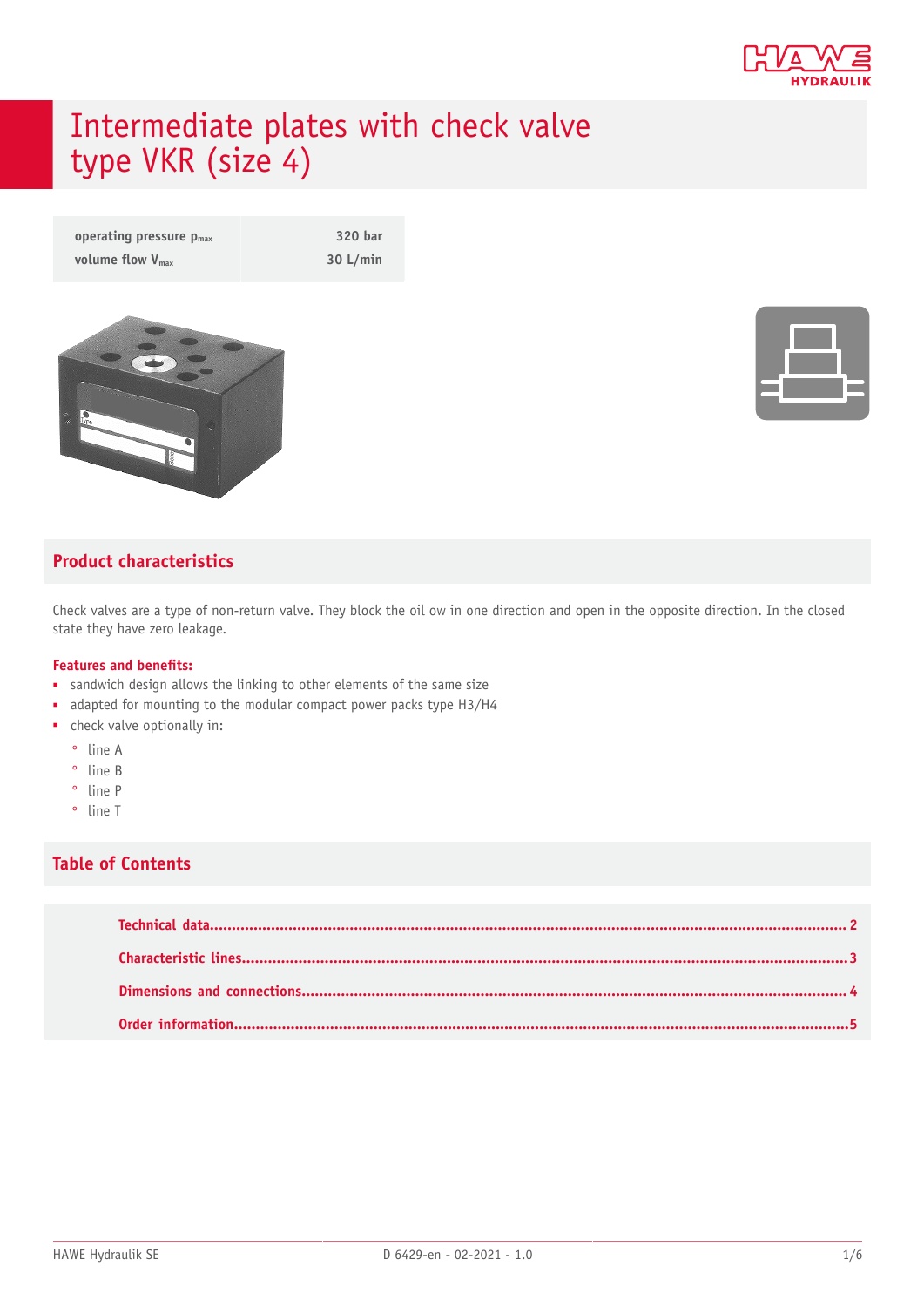

## <span id="page-1-0"></span>**Technical data**

### **General**

| type                | seated valve, spring-loaded |  |  |
|---------------------|-----------------------------|--|--|
| design              | intermediate plate valve    |  |  |
| weight              | $0.35$ kg                   |  |  |
| ambient temperature | $-30$ to $+50$ °C           |  |  |
| mounting position   | arbitrary                   |  |  |
| connection size     | ISO4401-02-01-0-05 (NG04)   |  |  |

### **Hydraulic parameters**

Hydraulic fluid: mineral oil according to DIN 51524, other media on request

| max. operating pressure         | 320 bar                                 |
|---------------------------------|-----------------------------------------|
| max. volume flow                | 30 L/min                                |
| hydraulic fluid temperature     | $-25$ to $+70$ °C                       |
| viscosity                       | 10-600 mm <sup>2</sup> /s               |
| permissible degree of pollution | max. class 22/19/16 according ISO 4406  |
| filter recommendation           | filter retention rate $\beta_{25} > 75$ |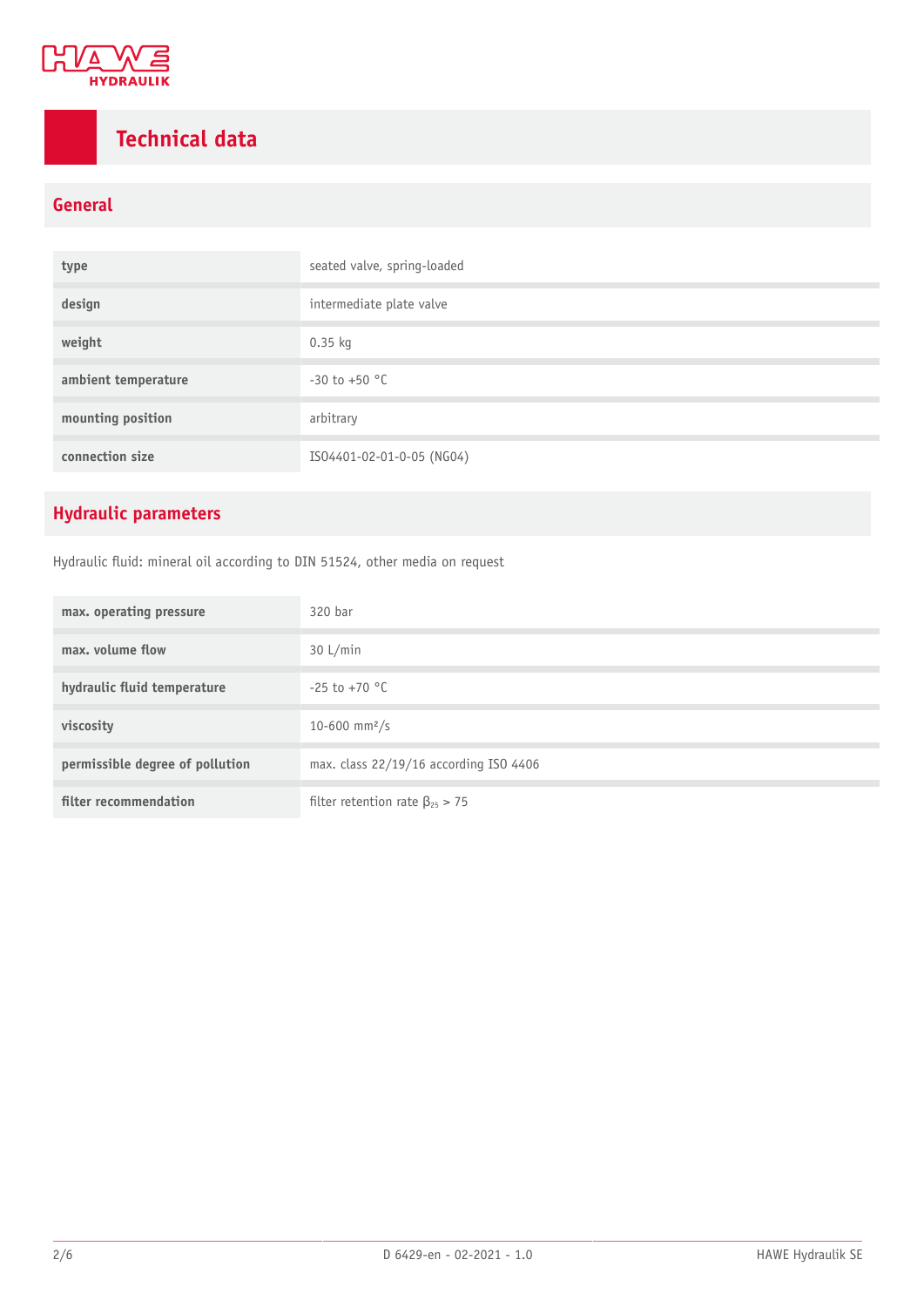

## <span id="page-2-0"></span>**Characteristic lines**



measured at hydraulic fluid temperature 50 °C, viscosity 21 mm<sup>2</sup>/s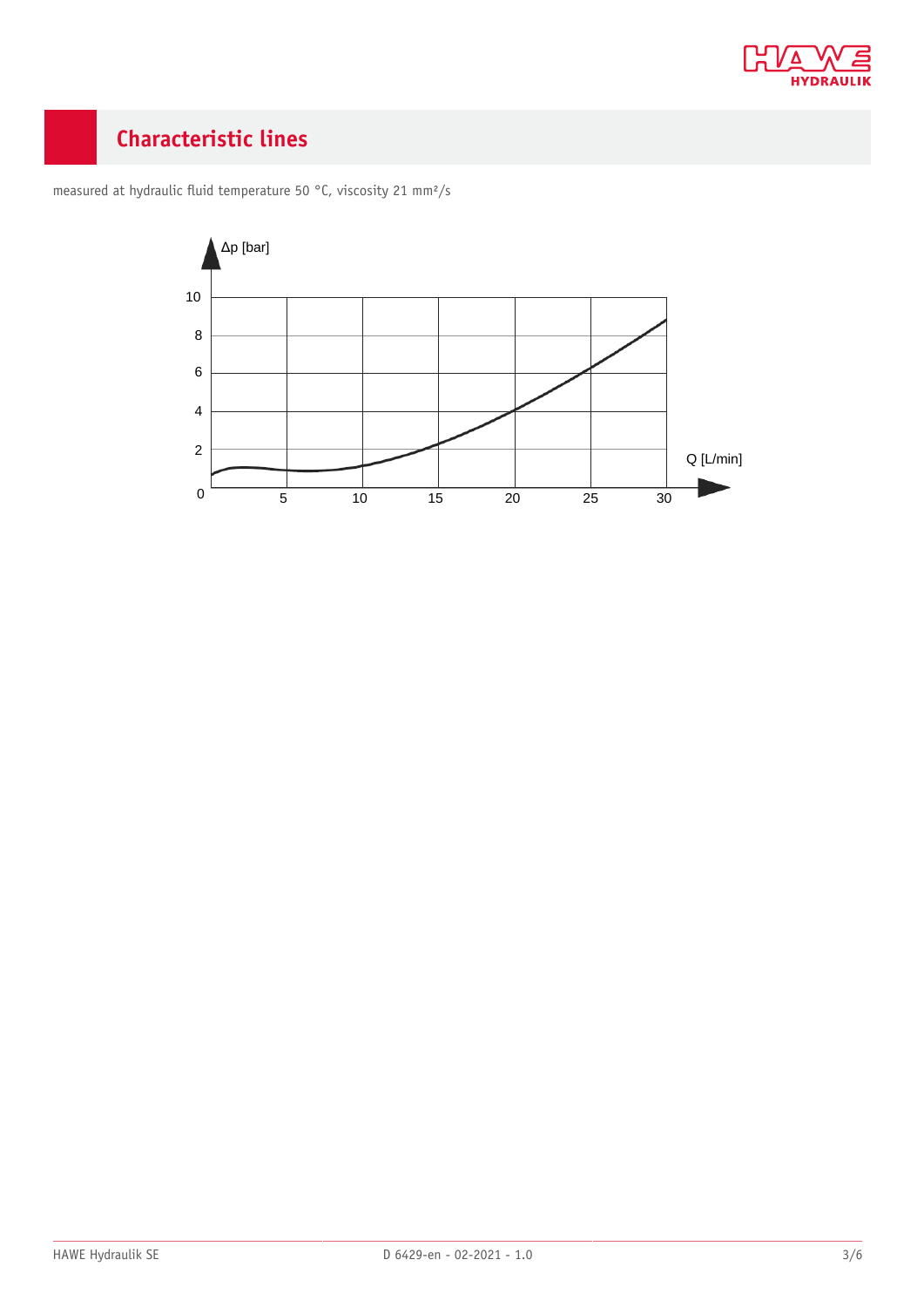

## <span id="page-3-0"></span>**Dimensions and connections**

Dimensions are given in mm.



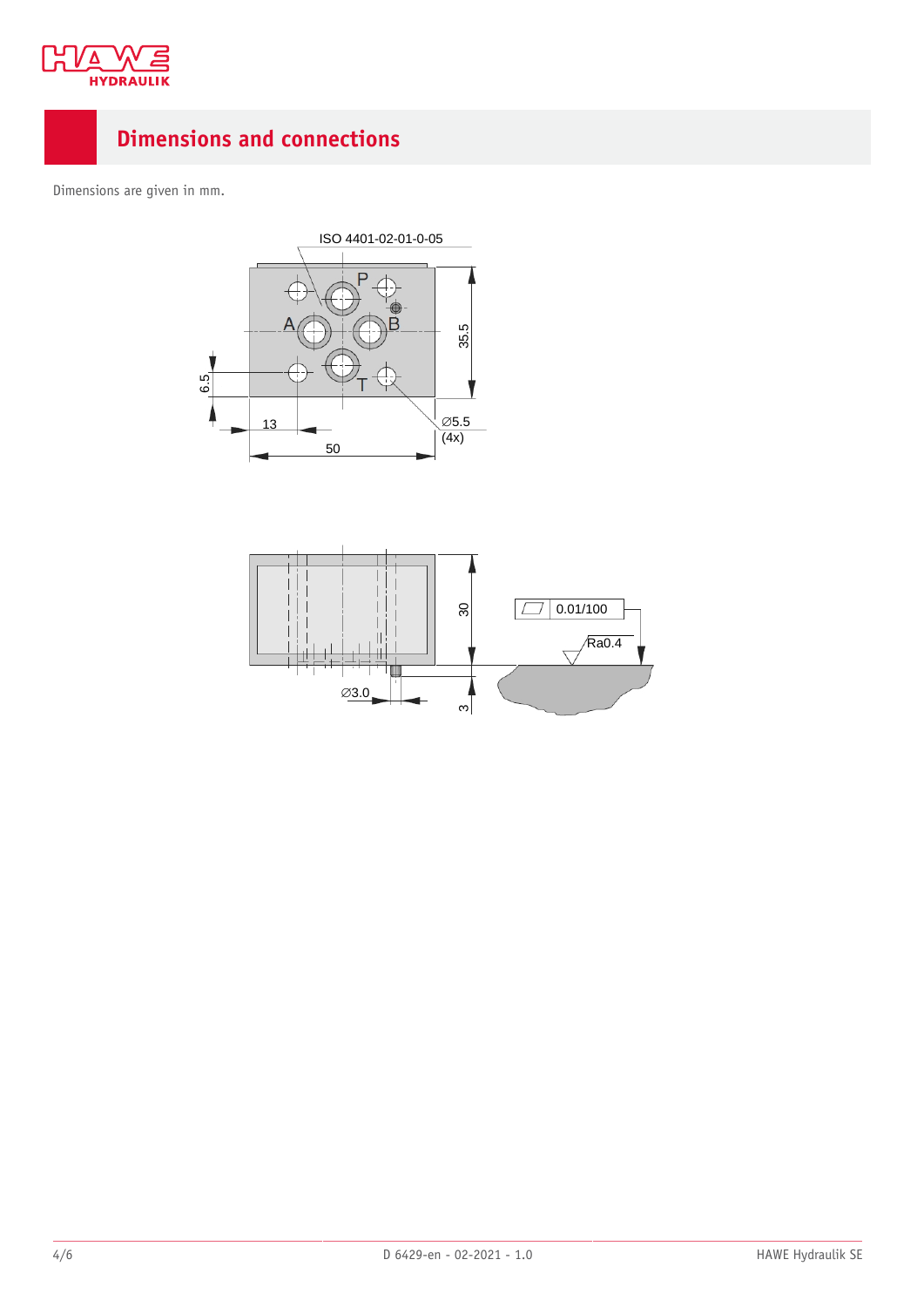

## <span id="page-4-0"></span>**Order information**

### **Type code**

| <b>VKR</b> | ZPO4        | ${\sf P}$ | 1                         |                                                              |
|------------|-------------|-----------|---------------------------|--------------------------------------------------------------|
|            |             |           | opening pressure          | standard opening pressure 1 bar (other pressures on request) |
|            |             |           | check valve in<br>$\sf P$ | line P, free flow to the actuator                            |
|            |             |           |                           | ≸<br>þ<br>Ť<br>B<br>Α                                        |
|            |             |           | $\mathsf A$               | line A, free flow from the actuator                          |
|            |             |           |                           | ≸<br>P<br>$\sf B$<br>A<br>T                                  |
|            |             |           | $\top$                    | line T, free flow from the actuator                          |
|            |             |           |                           | $\mathbf{I}$<br>þ<br>B<br>À<br>т                             |
|            |             |           | $\sf B$                   | line B, free flow from the actuator                          |
|            |             |           |                           | $\mathbf{I}$<br>$\overline{P}$<br>B<br>A<br>T.               |
|            | size        | 4         |                           |                                                              |
| type       | check valve |           |                           |                                                              |